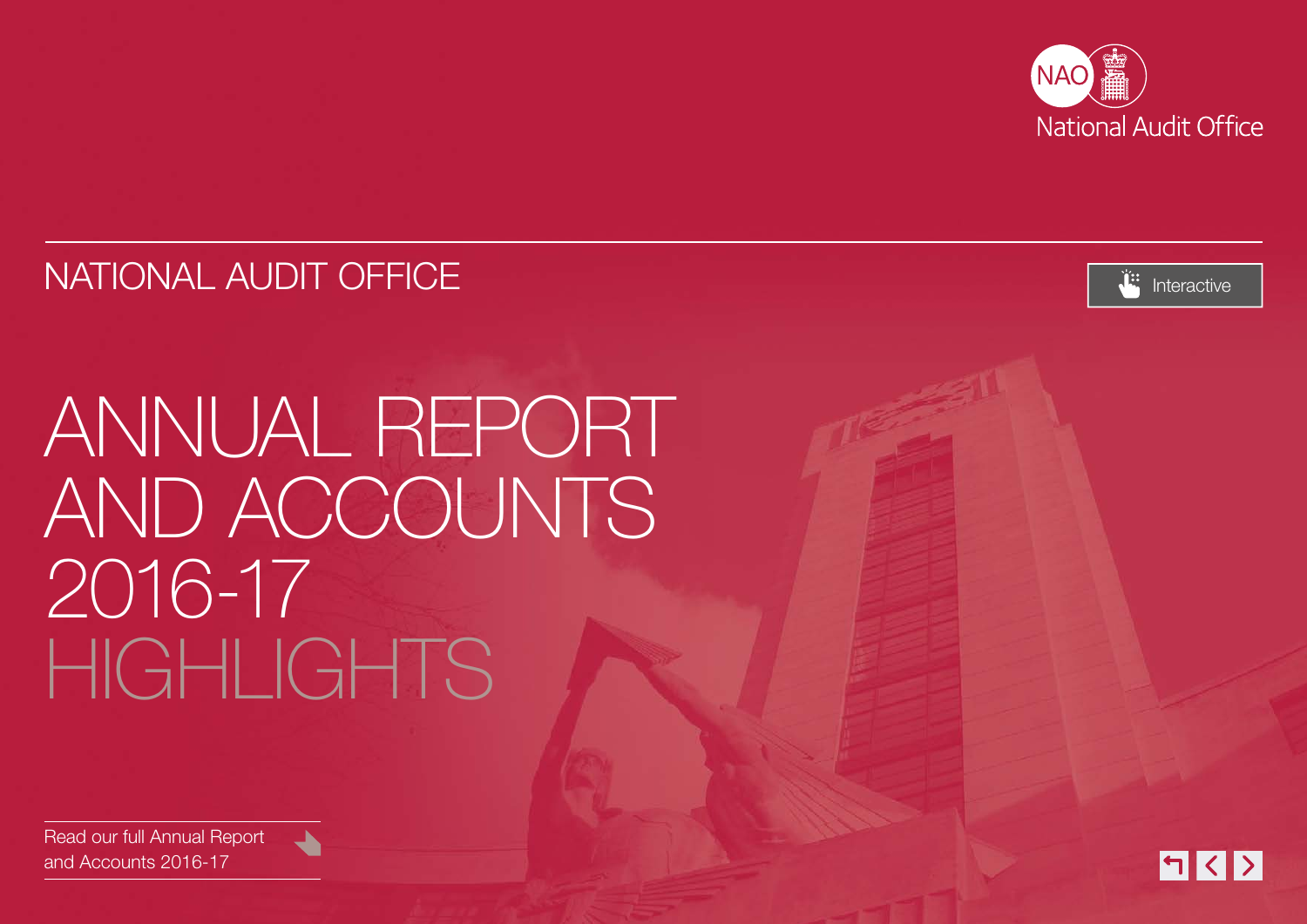<span id="page-1-0"></span>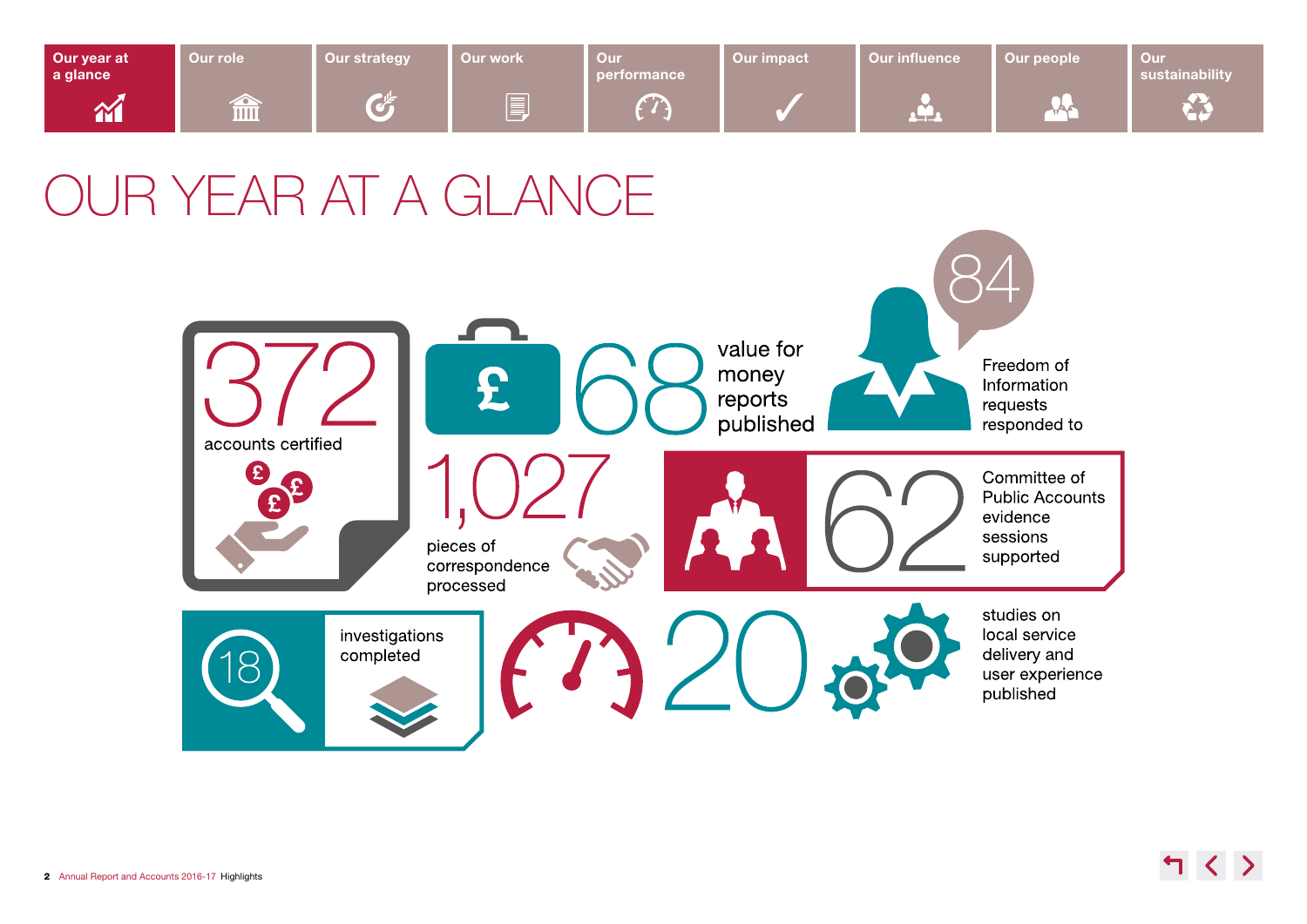<span id="page-2-0"></span>

## OUR ROLE

The [National Audit Office](https://www.nao.org.uk/) (NAO) supports Parliament in holding government to account for spending public money. In so doing, we help to improve the way public services are delivered.

We audit the **financial statements** of all central government departments, agencies and other public bodies and report the results to Parliament. Our **value-for-money** reports conclude on the effectiveness, efficiency and economy of government spending.

We are independent of government. The head of the NAO is the Comptroller and Auditor General (C&AG), who is an officer of the House of Commons and a Crown appointee.

"We are a small organisation that has a big impact. Our portfolio of work means we audit £1.7 trillion of expenditure and £1.8 trillion of assets each year, and some of the most complex systems in the world."

Amyas Morse, C&AG

### OUR VALUES UNDERPIN EVERYTHING WE DO



### INDEPENDENT

We are independent and objective, and observe the highest professional and personal standards.



### AUTHORITATIVE

We deliver work of the highest quality, drawing comprehensively on robust evidence and practice.



### **COLLABORATIVE**

We work collaboratively with colleagues, and with stakeholders, to achieve our goals.



### FAIR

Our work, and the way that we treat people, is fair and just.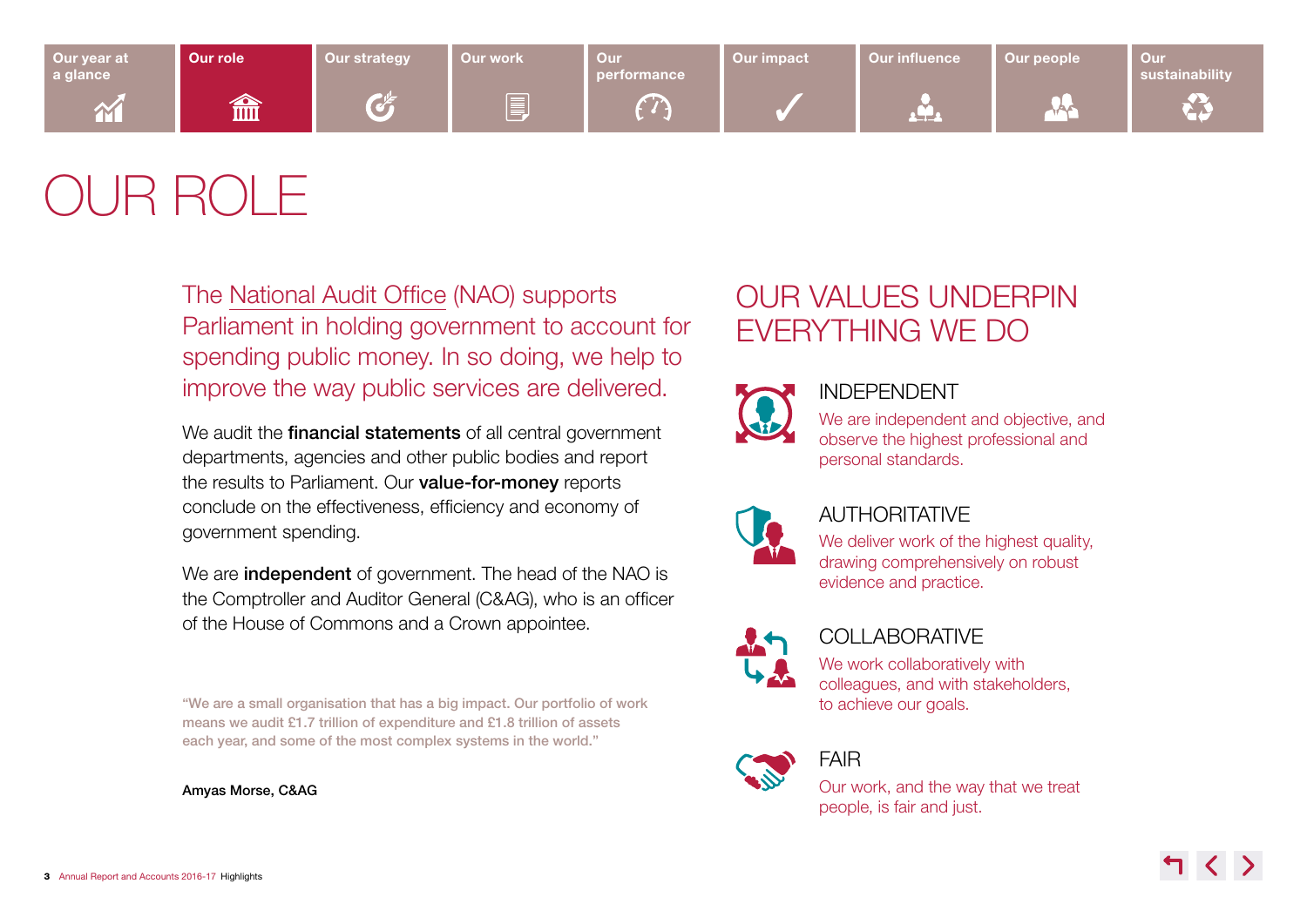<span id="page-3-0"></span>

## OUR STRATEGY

Our overall strategic objective is to support Parliament in holding government to account and driving improvement in public services.

Although our objective is enduring, we adapt to meet the challenges of today, as further austerity, technology-driven change, localism, devolution and more contracted-out delivery put pressure on all areas of public services.

Our task is to understand the skills, capabilities and disciplines that are needed to support government through these challenging times, and to target our work to provide support and guidance, using our unique access, combined with the powerful influence of Parliament, to add value.

Read more on our [strategy](http://www.nao.org.uk/report/national-audit-office-our-strategy-2017-2018-to-2019-2020/).



To ensure we achieve the most impact for the resources we use, we have three fundamental 'enablers' to structure and monitor our work; performing well in these means that it is more likely that we will deliver our strategy successfully.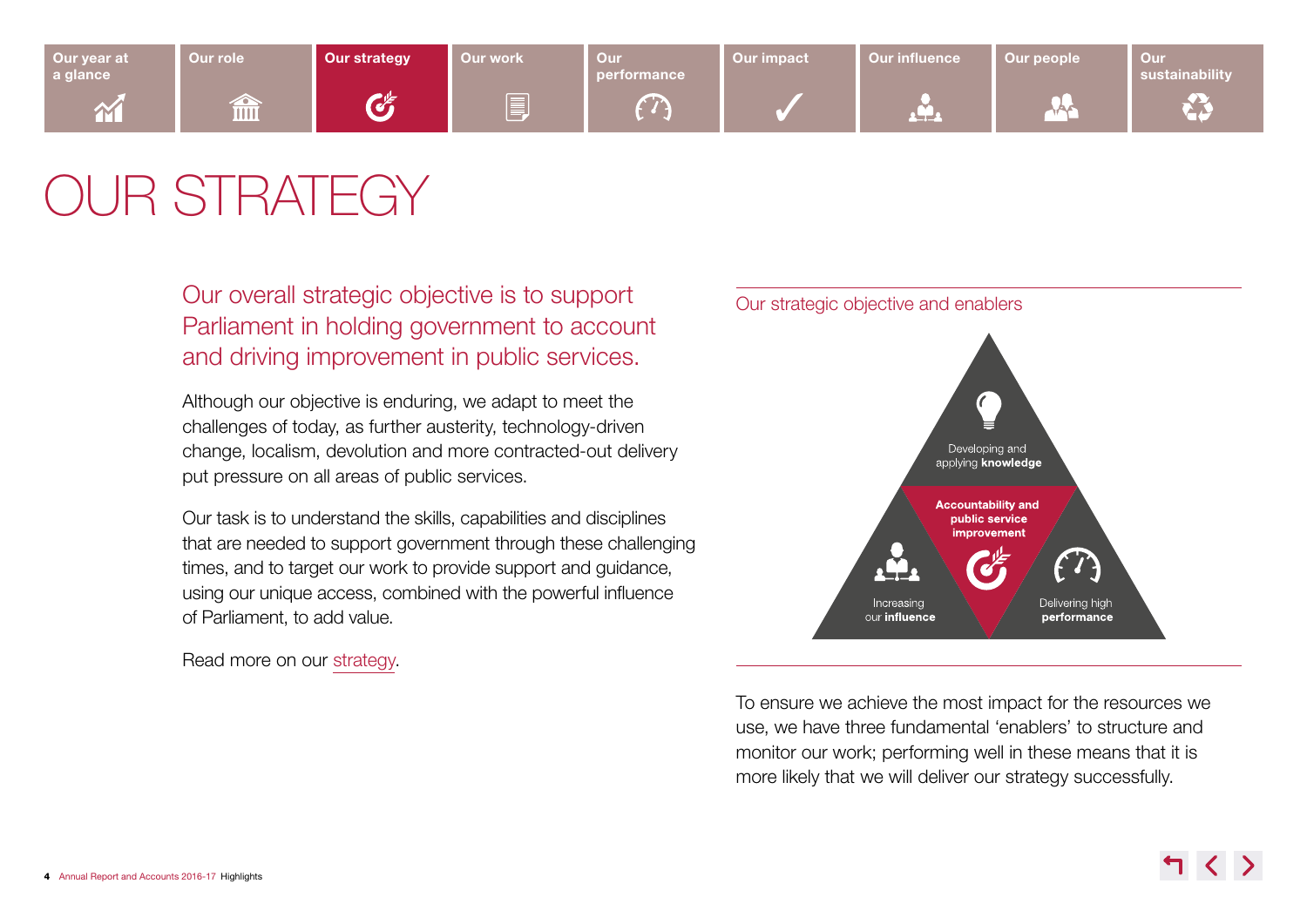

### We are responding to our challenges

### Our challenges

To maximise our effectiveness in supporting Parliament we are responsive to the challenges facing government:

- $\bullet$  Resource constraints
- $\bullet$  Exiting the EU
- Digital transformation
- $\bullet$  Accountability for public money

### Our response

In this context, we continued to invest in our systems and people by:

- $\bullet$  developing our digital capability
- ensuring that our programme of work includes the right amount of focus on local service delivery
- $\bullet$  improving our commercial expertise
- expanding our investigative capacity for timely and targeted reports
- improving the depth and breadth of our messages using a variety of communication methods
- targeting our work earlier in the life cycle of government programmes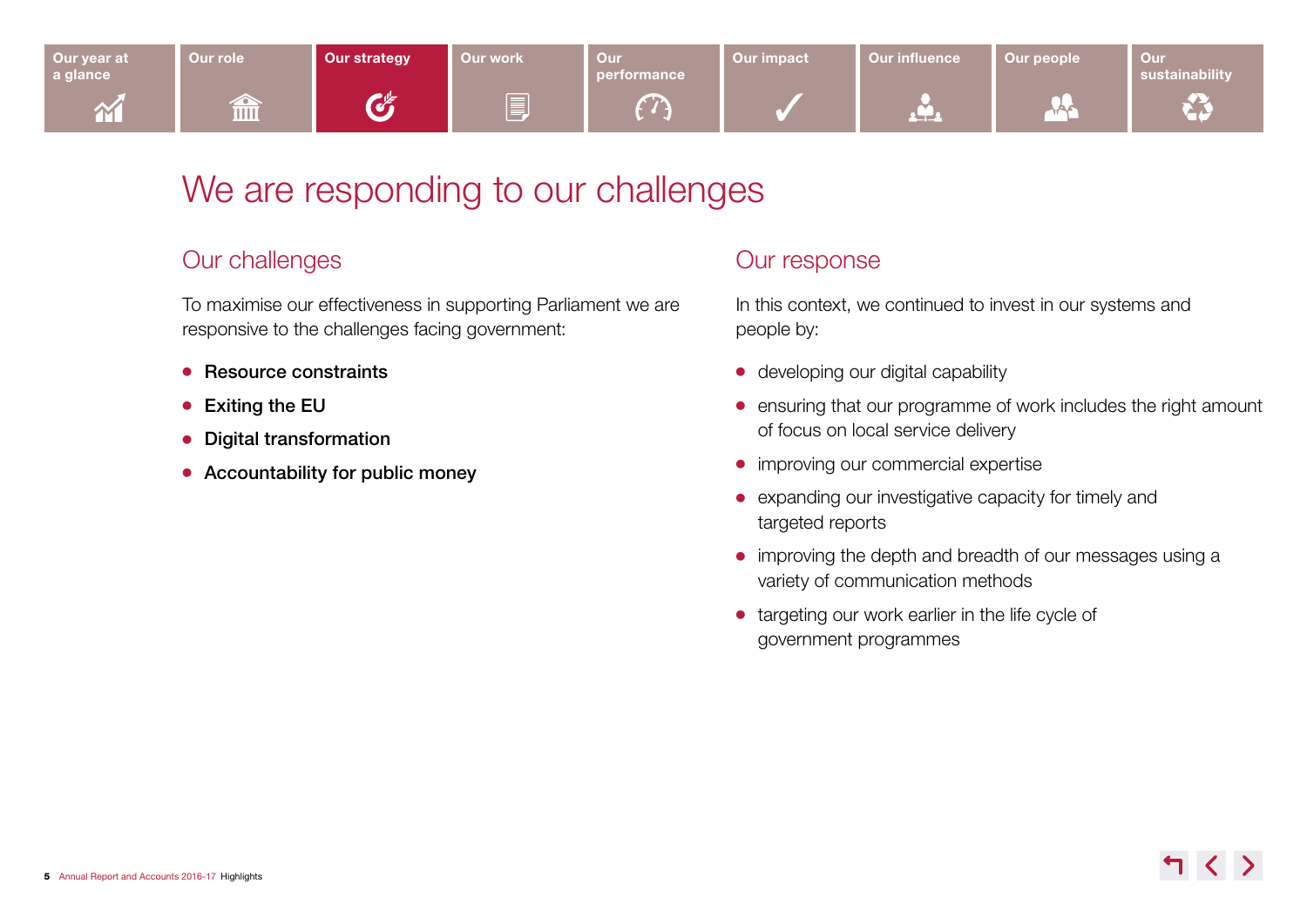

### We are organised to be effective

We focus on building knowledge about priority issues shared between departments, and increasing our related technical expertise and skills that cut across a range of topics. The principal way we do this is through our clusters and our networks of experts that support our audit teams.

#### Our clusters

Our audit teams are grouped into six clusters. Each is focused on the strategic issues shared between departments, and this structure enables us to concentrate our efforts on the challenges likely to have the most significant beneficial effect on public services.

#### Our networks of experts

We have six networks of experts. They have specialist skills and capabilities relevant to all clusters and make sure we target expertise consistently.

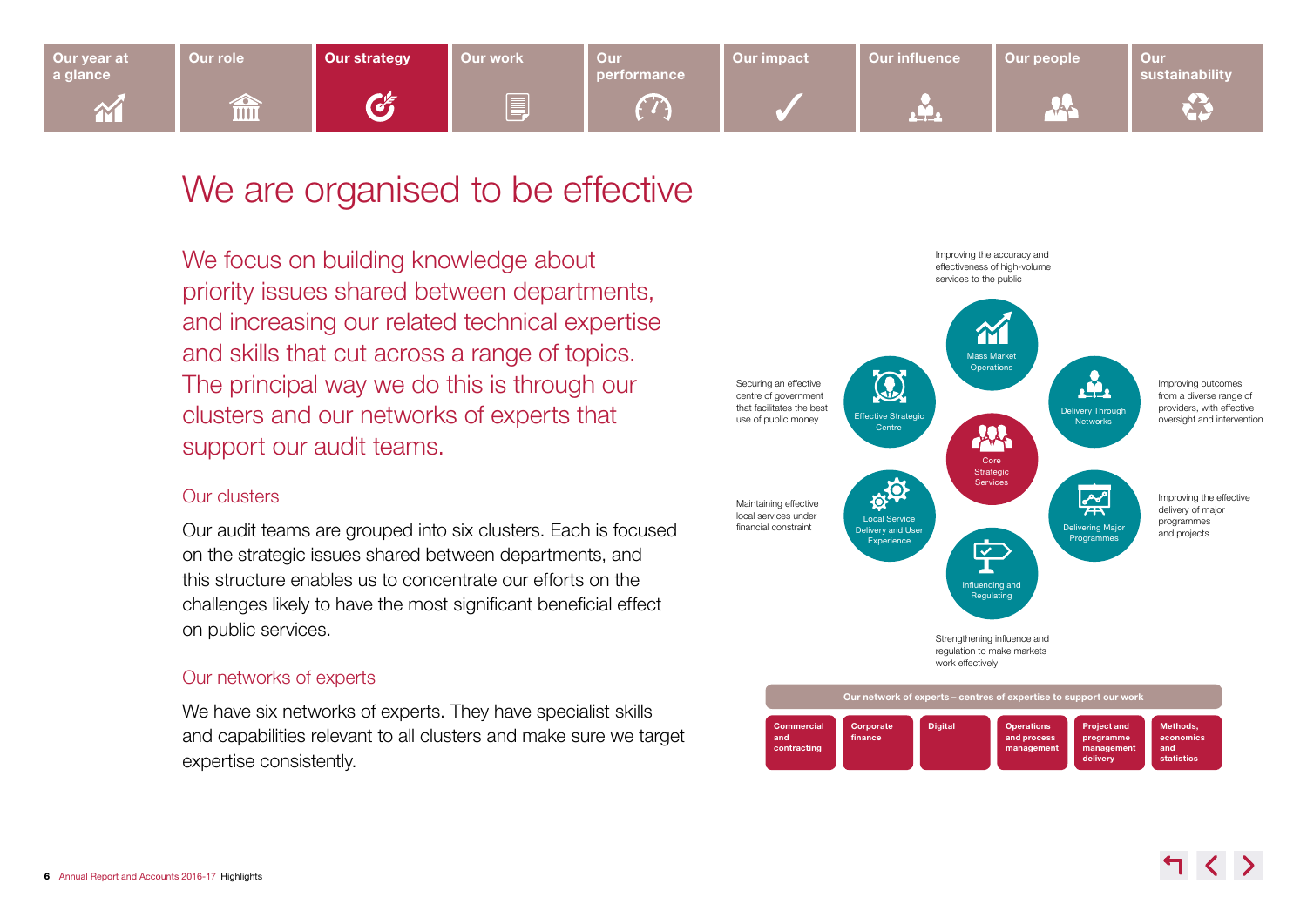<span id="page-6-0"></span>

| Our year at<br>a glance  | Our role                                          | <b>Our strategy</b>                                                                                                                                                                                                                                                       | Our work | Our<br>performance | Our impact | <b>Our influence</b> | Our people | Our<br>sustainability |
|--------------------------|---------------------------------------------------|---------------------------------------------------------------------------------------------------------------------------------------------------------------------------------------------------------------------------------------------------------------------------|----------|--------------------|------------|----------------------|------------|-----------------------|
| $\mathbf{\widetilde{M}}$ | ╱<br>$\overline{\mathbb{H}}\overline{\mathbb{H}}$ | <b>Contract of the Contract of the Contract of the Contract of the Contract of the Contract of the Contract of the Contract of the Contract of the Contract of the Contract of the Contract of The Contract of The Contract of T</b><br><b>Contract Contract Contract</b> | E        | <b>The State</b>   |            | ينبوه                |            |                       |

### OUR WORK

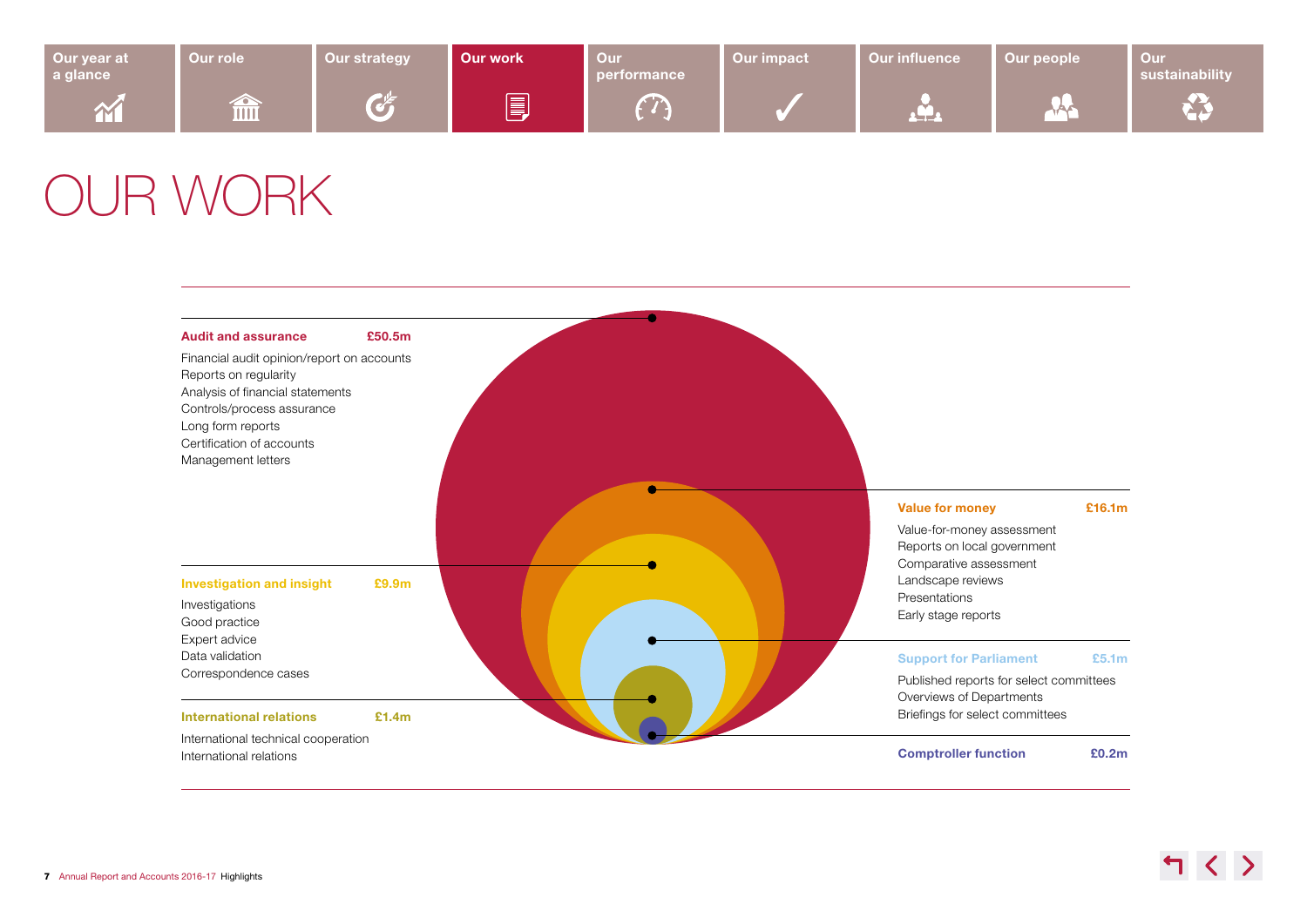

### Our programme of work in 2016-17



### Our financial audit

We audited a diverse range of institutions, including all government departments, and certified over 370 accounts.





### Value for money

We produced 68 outputs in response to the Committee of Public Accounts' requirements.



### Investigations

We published 18 investigations and supported five Committee of Public Accounts evidence sessions through our investigation work.



### Support for Parliament

We supported 62 Committee of Public Accounts evidence sessions through a combination of written outputs, oral briefings and expert advice. We also gave formal and informal advice and support to other select committees.



### **Correspondence**

We provided 172 responses to correspondence from MPs, and 855 responses to correspondence from the public. We also responded to 84 enquiries under the Freedom of Information Act.



### International work

We play an active role in the international audit community, working with other Supreme Audit Institutions to strengthen good governance, accountability and oversight in public administrations around the world.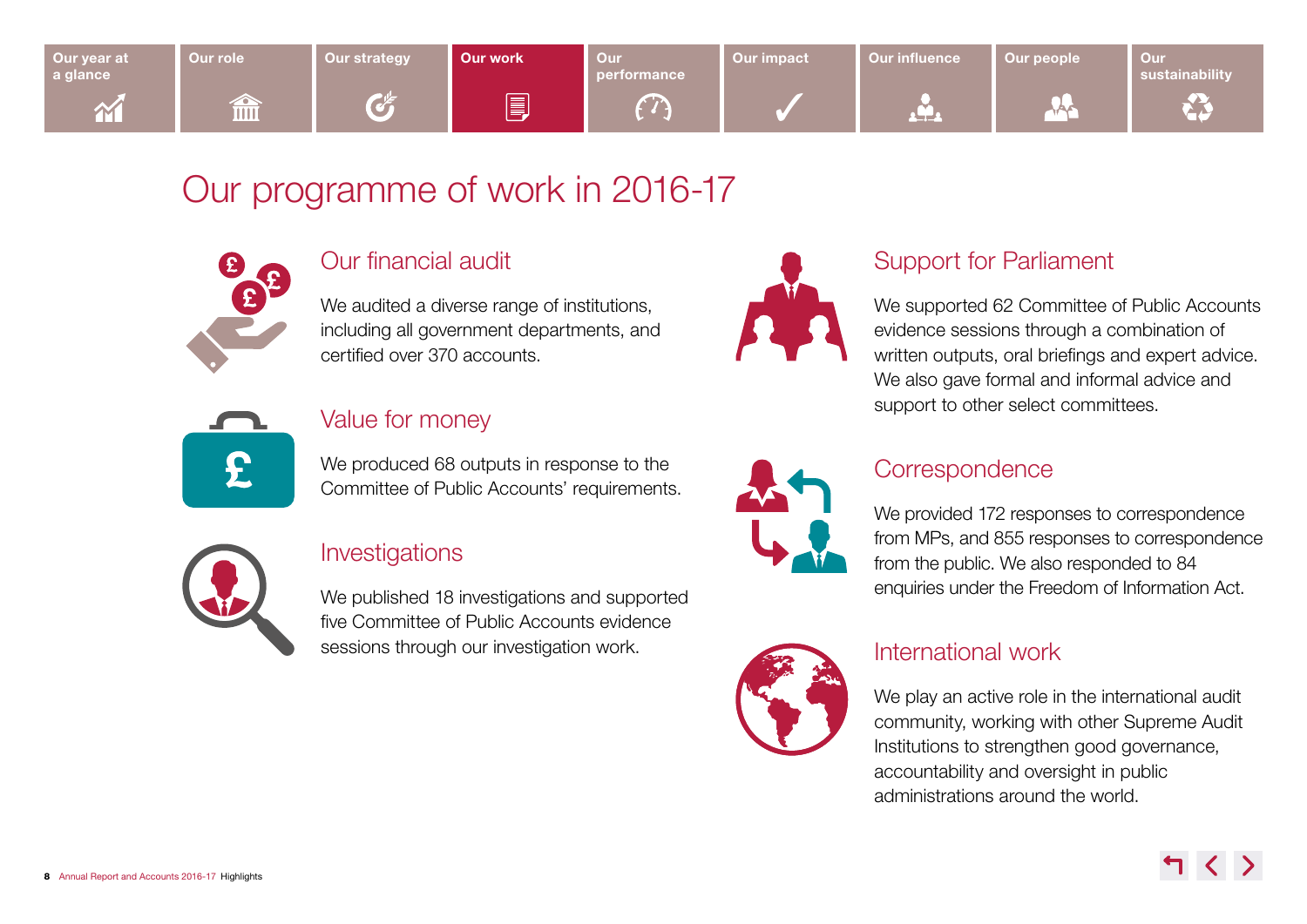<span id="page-8-0"></span>

| Our year at<br>a glance | Our role  | <b>Our strategy</b> | <b>Our work</b> | Our <b>O</b><br>performance | Our impact | <b>Our influence</b> | Our people | Our<br>sustainability |
|-------------------------|-----------|---------------------|-----------------|-----------------------------|------------|----------------------|------------|-----------------------|
| <b>AV</b>               | ∕∼<br>imi | <b>Contract</b>     | III             |                             |            | 2 T _ 2              | <b>SAC</b> |                       |

### OUR PERFORMANCE

| We seek to measure                                                                                         | Our performance framework                   |                                                                                        |                                                                                                                                         |                                                                                                                                                                                                                                                                |  |  |  |
|------------------------------------------------------------------------------------------------------------|---------------------------------------------|----------------------------------------------------------------------------------------|-----------------------------------------------------------------------------------------------------------------------------------------|----------------------------------------------------------------------------------------------------------------------------------------------------------------------------------------------------------------------------------------------------------------|--|--|--|
| our performance<br>through an outcome-                                                                     | Enabler                                     | What we want<br>to achieve                                                             | What success looks like                                                                                                                 | How we measure this                                                                                                                                                                                                                                            |  |  |  |
| based framework <sup>1</sup>                                                                               | Developing and<br>applying our<br>knowledge | Cost-effective delivery<br>of our programme<br>of work, leading to<br>positive change. | Successful delivery of our programme of financial audit,<br>Value for Money (VfM) and wider work programme.                             | The total number of reports and outputs (including financial<br>audits) we produce; the number of reports that supported a<br>Committee of Public Accounts hearing.                                                                                            |  |  |  |
|                                                                                                            |                                             |                                                                                        | Our work leads to positive change in accountability and/or<br>public services in those we audit.                                        | Case studies, agreed with the audited body, which give<br>examples of positive changes resulting from our work.                                                                                                                                                |  |  |  |
|                                                                                                            |                                             |                                                                                        | Our work generates financial savings resulting from our<br>work of at least 10 times our operating costs.                               | Total value of financial savings generated by our work, as<br>agreed with the audited body, against our final net outturn.                                                                                                                                     |  |  |  |
|                                                                                                            | Increasing<br>our influence                 | Stakeholder awareness<br>and response to<br>our work.                                  | Recommendations arising from the work of the NAO and<br>the Committee of Public Accounts are accepted and<br>implemented by government. | The percentage of Committee of Public Accounts<br>recommendations that are accepted and implemented<br>set out in the Treasury Minutes. We also include a metric<br>showing what percentage of all NAO recommendations<br>since April 2014 have been accepted. |  |  |  |
|                                                                                                            |                                             |                                                                                        | Parliamentarians are familiar with and have a favourable<br>opinion of the NAO and support the work we do.                              | Results of the annual MPs survey we commission and<br>monitoring of NAO mentions in Parliament.                                                                                                                                                                |  |  |  |
|                                                                                                            |                                             |                                                                                        | Senior stakeholders in departments rate the quality of our<br>work, and the impact we have, highly.                                     | Annually commissioned independent feedback from the<br>bodies we audit.                                                                                                                                                                                        |  |  |  |
|                                                                                                            | Delivering high<br>performance              | Cost-effective use of<br>funds and organisational<br>performance.                      | Continued efficiency without reduction in quality of<br>our work.                                                                       | Our net expenditure, adjusted for new work, to show the<br>like-for-like position using 2010-11 as the baseline.                                                                                                                                               |  |  |  |
| National Audit Office, NAO strategy<br>2017-18 to 2019-20, December<br>2016, available at: www.nao.org.uk/ |                                             |                                                                                        | At least 80% of our resources are spent on<br>front-line activities.                                                                    | Ratio of expenditure on front-line to expenditure on<br>corporate services functions.                                                                                                                                                                          |  |  |  |
| wp-content/uploads/2016/12/NAO-<br>strategy-2017-2018-to-2019-2020.pdf                                     |                                             |                                                                                        | Our people show high work satisfaction and engagement.                                                                                  | The annual People Survey of NAO staff.                                                                                                                                                                                                                         |  |  |  |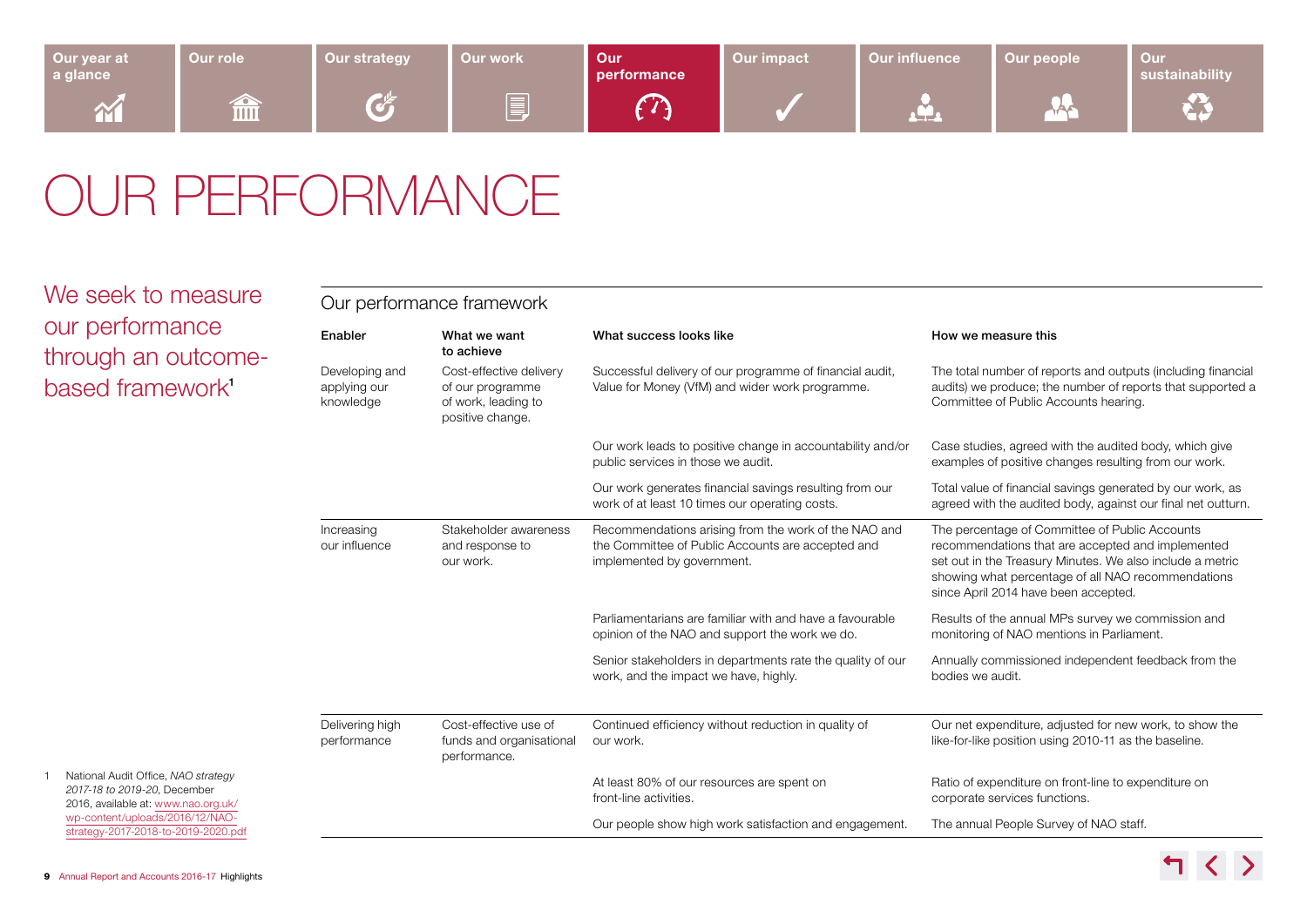<span id="page-9-0"></span>

## OUR IMPACT

### Our financial impact

- $\bullet$  Our work saves the public money. We assess our financial impact, identifying where our work or influence has resulted in an improvement with a financially quantifiable net benefit.
- During the calendar year 2016 the total audited impact was £734 million. This represents a saving of £12 for every pound spent. Since 2010, our total cumulative financial impact has been £7.5 billion, representing a £16 saving for every pound spent.

### Our wider impact

Not all beneficial changes from our work can be quantified, so these case studies capture some of the qualitative improvements we bring about.



#### [Service family](http://www.nao.org.uk/report/service-family-accommodation/)  [accommodation](http://www.nao.org.uk/report/service-family-accommodation/)

The scrutiny of the conditions in some service family accommodation and the performance of CarillionAmey that resulted from our memorandum and the Committee of Public Accounts session contributed to significant improvements in performance by CarillionAmey.



#### [East Coast](http://www.nao.org.uk/report/the-intercity-east-coast-passenger-rail-franchise/)  [passenger rail](http://www.nao.org.uk/report/the-intercity-east-coast-passenger-rail-franchise/)  [franchise](http://www.nao.org.uk/report/the-intercity-east-coast-passenger-rail-franchise/)

Since publication of our report, the DfT has taken steps to ensure it has enough staff with the skills it needs to manage its franchising programme.



#### [Energy bills](http://www.nao.org.uk/report/controlling-the-consumer-funded-costs-of-energy-policies-the-levy-control-framework/)

Government has since published a consumer bills report that goes some way towards addressing our recommendations, and has committed to going further to improve transparency.



#### **[Apprenticeships](http://www.nao.org.uk/report/delivery-value-through-the-apprenticeships-programme/)**

In response to our recommendation, the Department developed a comprehensive set of performance measures, covering aspects such as apprentices achieving higher earnings and more apprentices from disadvantaged backgrounds undertaking higher-value apprenticeships.



#### **Emergency Services [Network](http://www.nao.org.uk/report/upgrading-emergency-service-communications-the-emergency-services-network/)**

In fieldwork for our report, the **Department** took on board our ongoing feedback, for example updating its risk registers and appointing new staff to help engage users.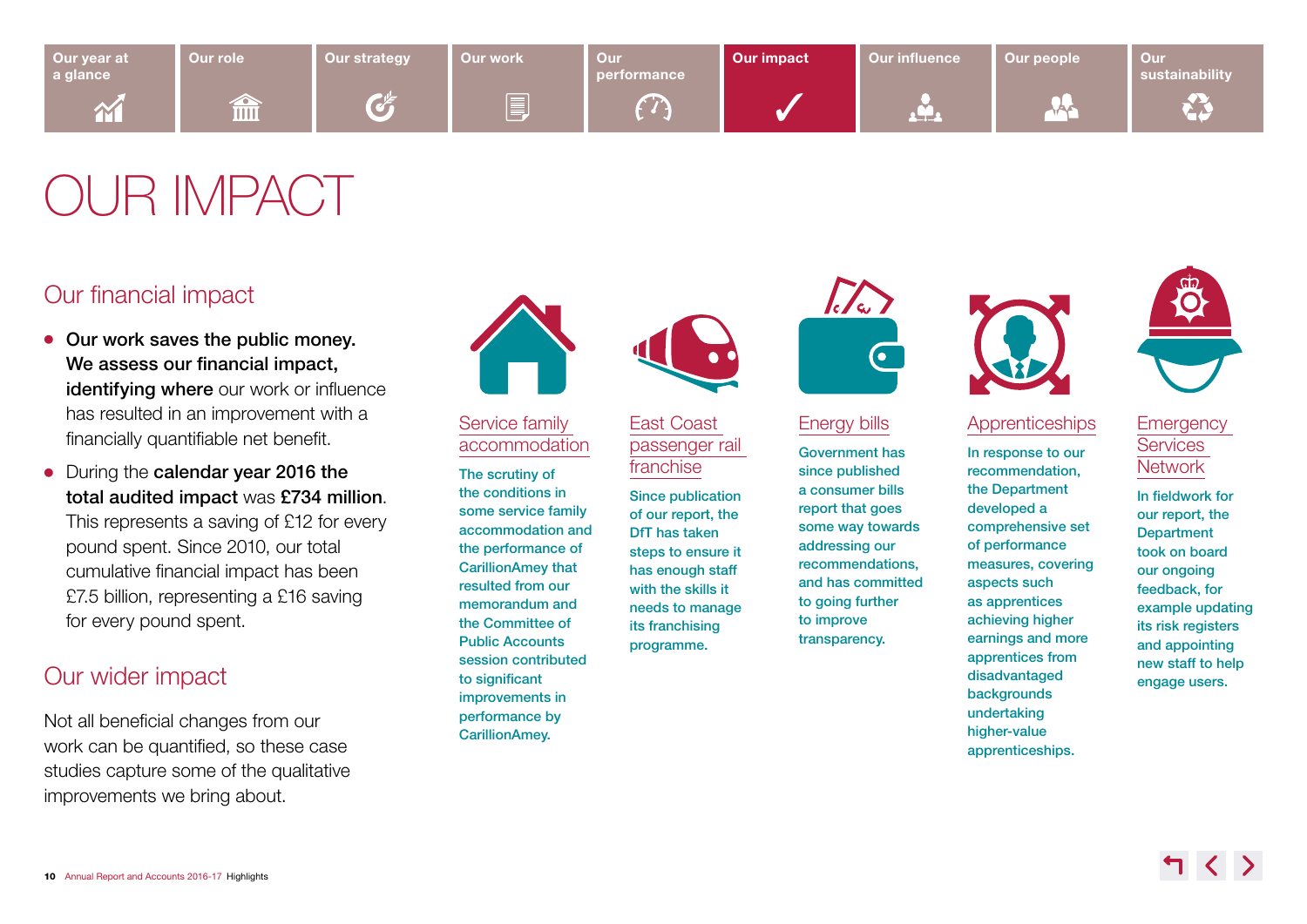<span id="page-10-0"></span>

## OUR INFLUENCE

### Response to recommendations arising from our work

For the recommendations reported as having been responded to during 2016-17, the government accepted 349 (88%) of the 397 recommendations that the Committee of Public Accounts made.

As well as monitoring PAC recommendations, we also track implementation of *all* recommendations made in our reports since April 2014



Acceptance rate: 94%

### Perceptions of the NAO

MPs continue to score us very well for being authoritative (87% of MPs surveyed say that we are above average for this attribute); acting with honesty and integrity (83%), and acting impartially and independently (81%).

Those we audit remain very satisfied with the NAO's financial audit work with 92% agreeing it is of high quality and 85% saying that they would actively seek our feedback on accounting and financial control issues.

On our value for money studies:

- 73% rated the quality of their most recent value for money study as good or very good;
- 52% said our value for money work overall has valuable insights for their organisation; and
- 33% said that their most recent value-for-money study either has already led to tangible improvements in their organisation's economy, efficiency or effectiveness, and 33% said it is likely to lead to these improvements.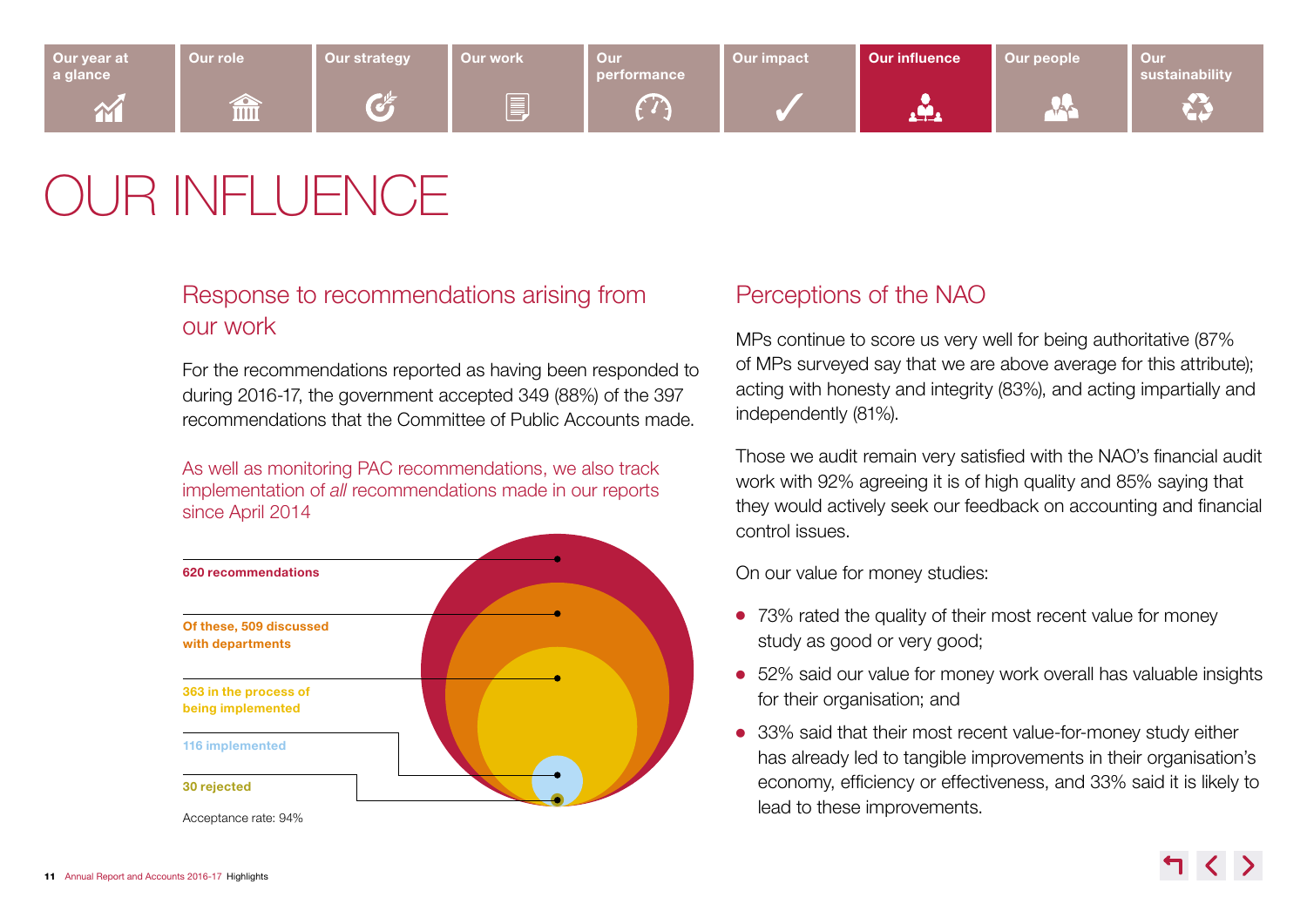<span id="page-11-0"></span>

## R PF( )PL F

### Delivering high performance

### **Efficiency**

We have made savings of 1% for the year. Since our baseline in 2010, we have reduced net resource costs by 21% in real terms, even while Parliament asked us to take on a much greater role in local government and as we prepare for a significant increase in our UK audit portfolio.

### Our people

Our people remain our most valuable and important asset. An important aspect of our strategy is to attract and retain the high-quality staff we need to deliver our business objectives.

Our graduate pass rates are consistently above the national average. Last year, 91% of our trainees passed the Professional Stage examinations for the Association of Chartered Accountants qualification at the first attempt (compared with 86% nationally) and 91% passed the Advanced Stage examinations at the first attempt (compared with 85% nationally).

Our 2016 survey showed improvements across all categories and that the results compare favourably with our benchmarks:



their work

88%









of people are interested in

of people have a clear understanding of the NAO's purpose

77% of people say they

feel proud when they tell others they are part of the NAO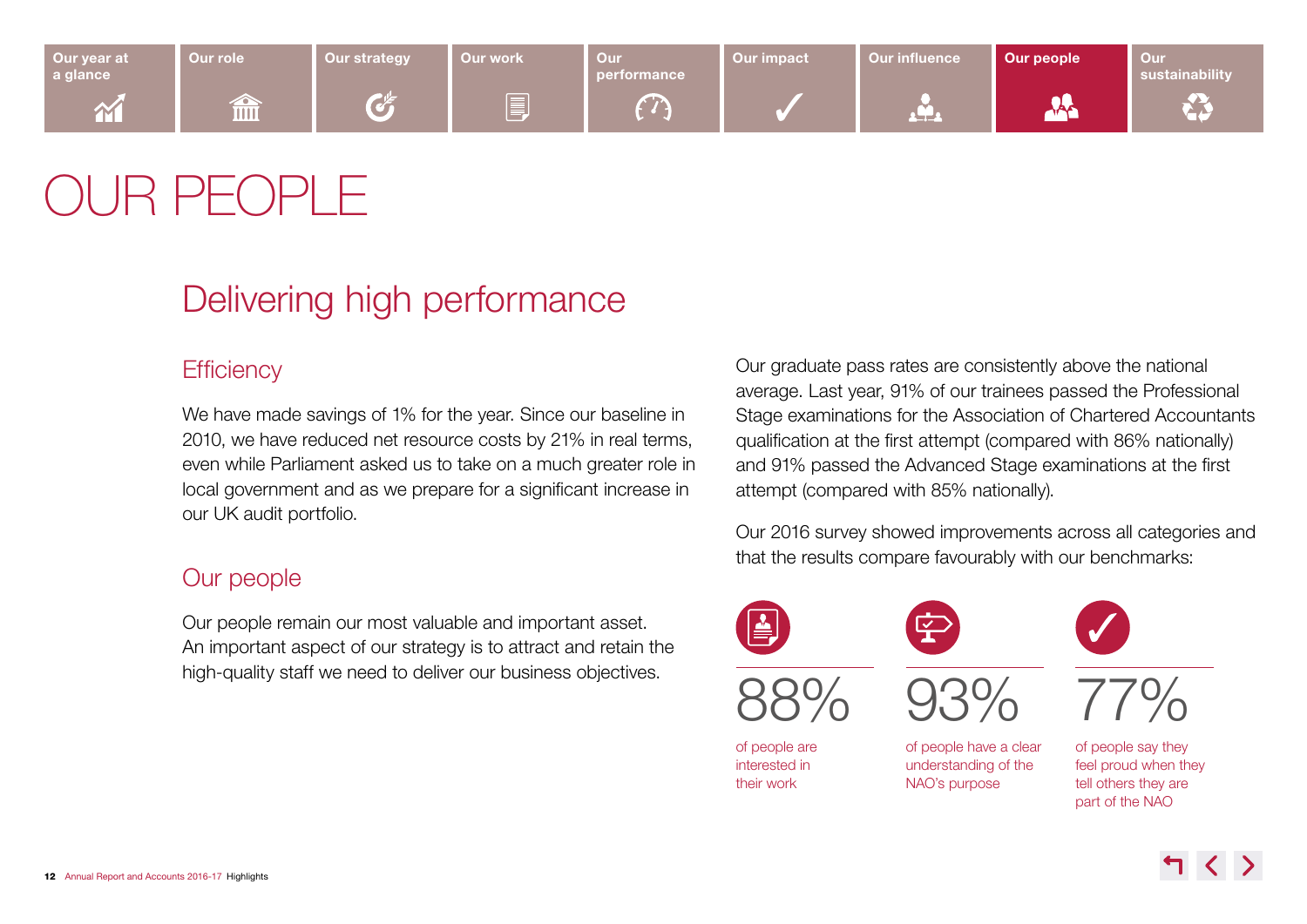

### Diversity and inclusion

Over 2016-17 we have made good progress against our three year strategy, launched in 2015, to embed diversity and inclusion across the NAO. This is includes:

- Our intake of graduates from a BAME background grew from 21% in 2016 to 41% in 2017 (based on job offers accepted)
- We expanded our summer internship programme to include five students from disadvantaged backgrounds
- 50% of female applicants for director posts were promoted, compared with 25% in 2015-16. Four of the five promotions to Director in 2016-17 were female.
- More of our people feel they are treated fairly at work (82%) of staff, up from 77% in 2015) and that the NAO respects individual differences (77% of staff, up from 67% in 2015)

For more information, please see see our [Diversity and](http://www.nao.org.uk/about-us/wp-content/uploads/sites/12/2013/02/NAO-Diversity-and-Inclusion-Strategy-2015-2018.pdf)  [Inclusion Strategy](http://www.nao.org.uk/about-us/wp-content/uploads/sites/12/2013/02/NAO-Diversity-and-Inclusion-Strategy-2015-2018.pdf)

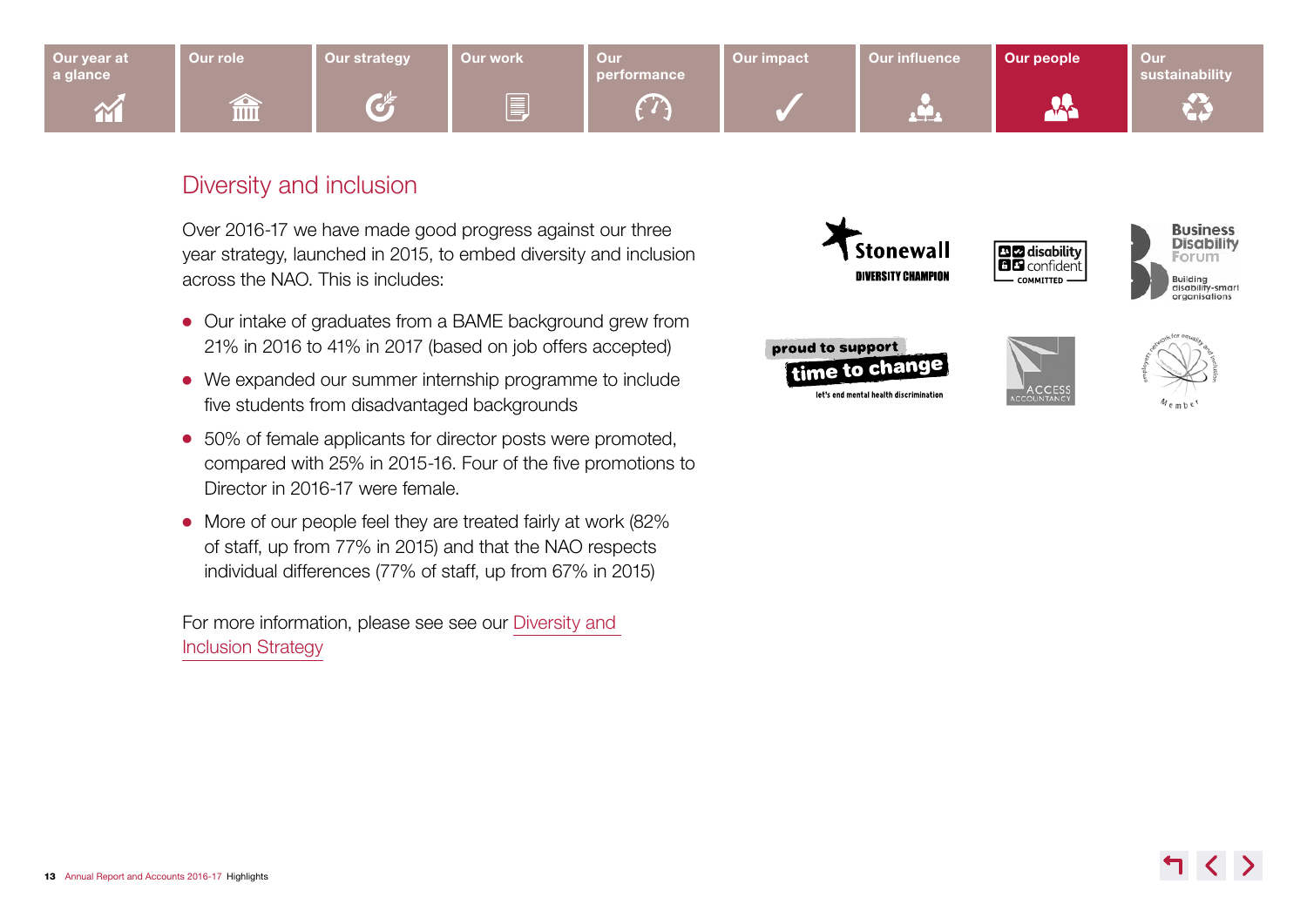## <span id="page-13-0"></span>OUR SUSTAINABILITY

### Holding government to account on its environmental performance

Our greatest potential environmental impact arises from our role in holding government to account on performance against its environmental objectives. One way we do this is through our support to the Environmental Audit Committee.

### Improving our environmental sustainability

We manage our business in an environmentally responsible manner, with a continued focus on sustainability. This involves carefully controlling our use of resources and consumables, and minimising waste. We have challenging sustainability targets in all these areas.<sup>2</sup>

#### Plant and equipment

| Target                                                                | Result           |
|-----------------------------------------------------------------------|------------------|
| 20% reduction in CO <sub>2</sub> e by 2016-17 (compared with 2010-11) | 12%              |
| <b>Business travel</b>                                                |                  |
| Target                                                                | Result           |
| 20% reduction in domestic flights by 2016-17 (compared with 2009-10)  | 39%              |
| Waste generation and paper consumption                                |                  |
| Target                                                                | Result           |
| 25% reduction in generated waste by 2016-17 (compared with 2011-12)   | 26%              |
| 20% reduction in paper by 2016-17 (compared with 2009-10)             | 66%              |
| Water usage per full time equivalent (FTE) employee                   |                  |
| Target                                                                | Result           |
| Ratio of $4m3$ to $6m3$ per FTE by 2016-17                            | 5.4 <sup>m</sup> |

<sup>2</sup> Information about our environmental and sustainability policy, including roles and responsibilities, is on our website. Available at: [www.nao.org.uk/about-us/wp-content/uploads/sites/12/2013/02/NAO-](http://www.nao.org.uk/about-us/wp-content/uploads/sites/12/2013/02/NAO-Environmental-Policy.pdf)[Environmental-Policy.pdf](http://www.nao.org.uk/about-us/wp-content/uploads/sites/12/2013/02/NAO-Environmental-Policy.pdf)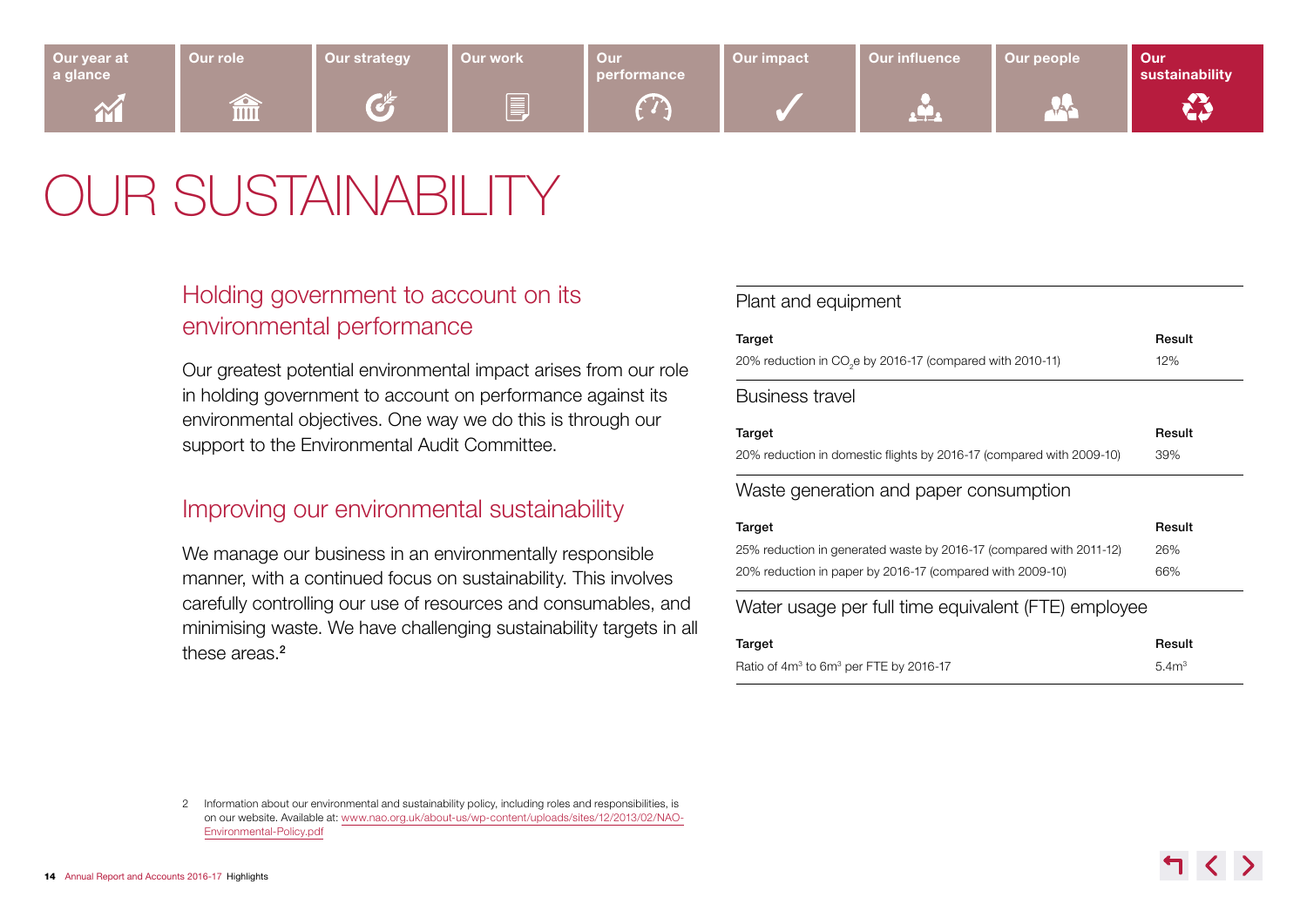

For our full Annual Report and Accounts 2016-17 published on 23 June 2017 and all other National Audit Office publications, please visit [www.nao.org.uk](http://www.nao.org.uk/)